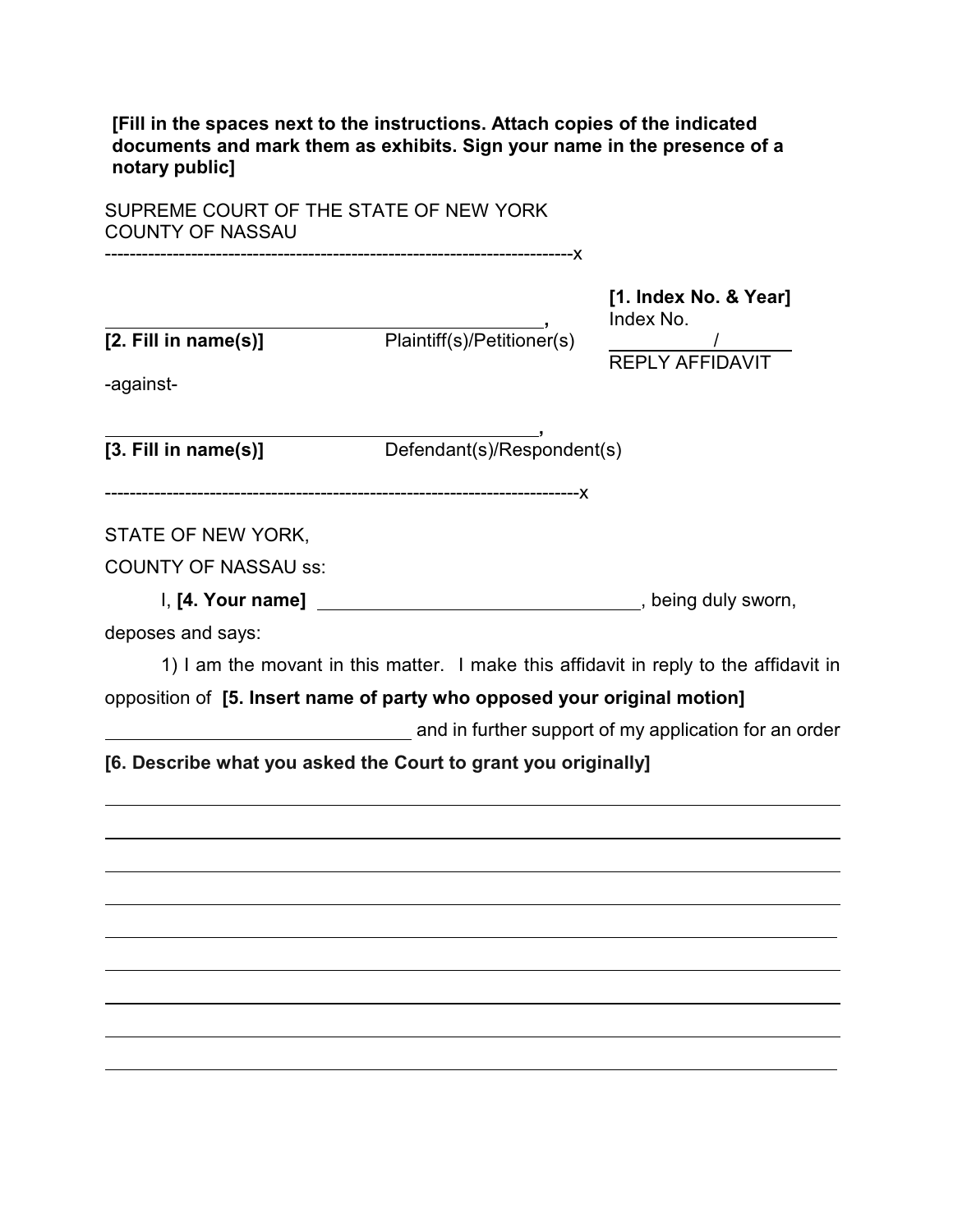2) I believe the Court grant the motion because **[7. State your reply to the issues raised by the other party in their Affidavit in Opposition. Attach additional pages if necessary].**



WHEREFORE, I respectfully request that this motion be grant, and that I have such other and further relief as the Court may find to be just and proper.

 **[8. Sign your name before a Notary Public]**

**[9. Your Name]**

Sworn to before me this day of , 20

 Notary Public **[10. Affidavit must be notarized]**